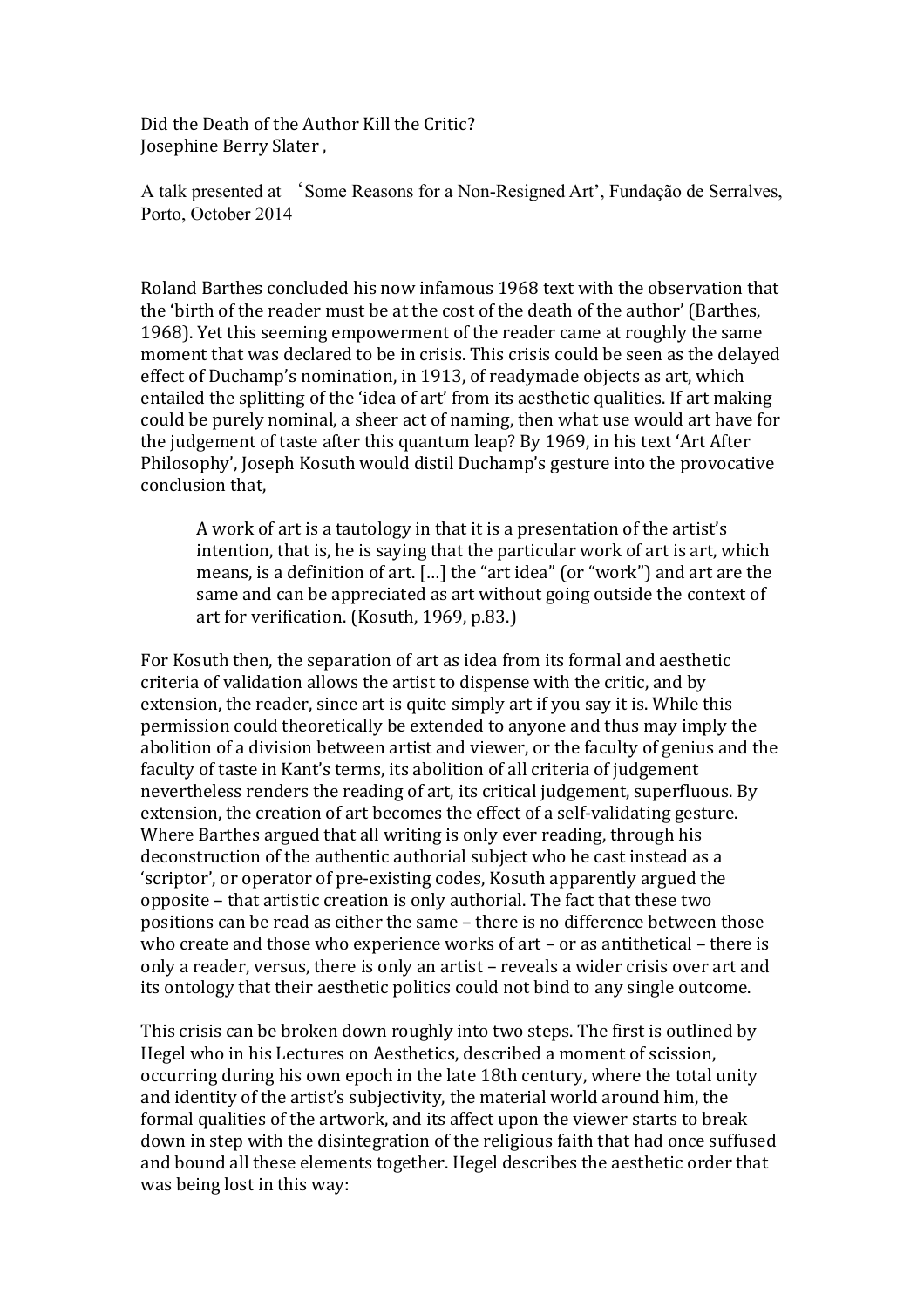By the substance of his material, a substance immanent in himself, [the artist] is tied down to the specific mode of its exposition. For in that case the material, and therefore the form belonging to it, the artist carries immediately in himself as the proper essence of his existence which he does not imagine for himself but which he is; and therefore he only has the task of making this truly essential element objective to himself, to present and develop it in a living way out of his own resources. (Hegel, 1975, p.603.)

When this total identity between God, man, materiality and art split apart contingency and reflectiveness come to take its place. There is no longer anything inevitable about the form and content of an artwork, nor the way in which it is beheld by the viewer. On the one hand the creative freedom of the artist becomes the content of the work as it is torn form the objective world of contents, and by the same token, the viewer's experience is split from that of the artist's. As Giorgio Agamben puts it in The Man Without Content,

The free creative principle of the artist rises up like a precious veil of Maya between the spectator and such truth as he can attain in the work of art, a veil of which he will never be able to take possession concretely, but only through the reflection in the magic mirror of his taste. (Agamben, 1994, p.37.)

Thus art becomes its own autonomous foundation and principle, but this precarious freedom is won at the cost of a separation from the viewer. The revocation of that split would become one of the key objectives of modernism.

In this first step, we can see the opening of a gap between the 'idea of art', understood as the autonomy of the creative principle, and the formal and aesthetic qualities of art; a gulf between the general and the particular. This first separation, between artist and viewer, as well as the conceptual and formal properties of art, would give rise to 'art for art's sake', and with it the denaturalisation of aesthetic forms which were no longer construed as natural and inevitable, but as the effects of contingent historical determinations. As Clement Greenburg argued in his 1939 essay 'Avant-Garde and Kitsch', avantgarde artists tried to 'imitate God', by

creating something valid solely on its own terms, in the way nature itself is valid, in the way a landscape – not its picture – is aesthetically valid; something given, increate, independent of meanings, similar or originals. (Greenberg, 1961, p.6.)

This self-understanding of art as its own originary force of creation triggers, for Greenberg, the melting of contents into forms, so that the work of art refers increasingly only to itself and its own conditions and no longer to what is outside itself.

The Greenbergian reading of art thus results in the paradox that its autonomisation from its representational services, tied to a social order, was predicated on an ever more hermetic reference to its own determining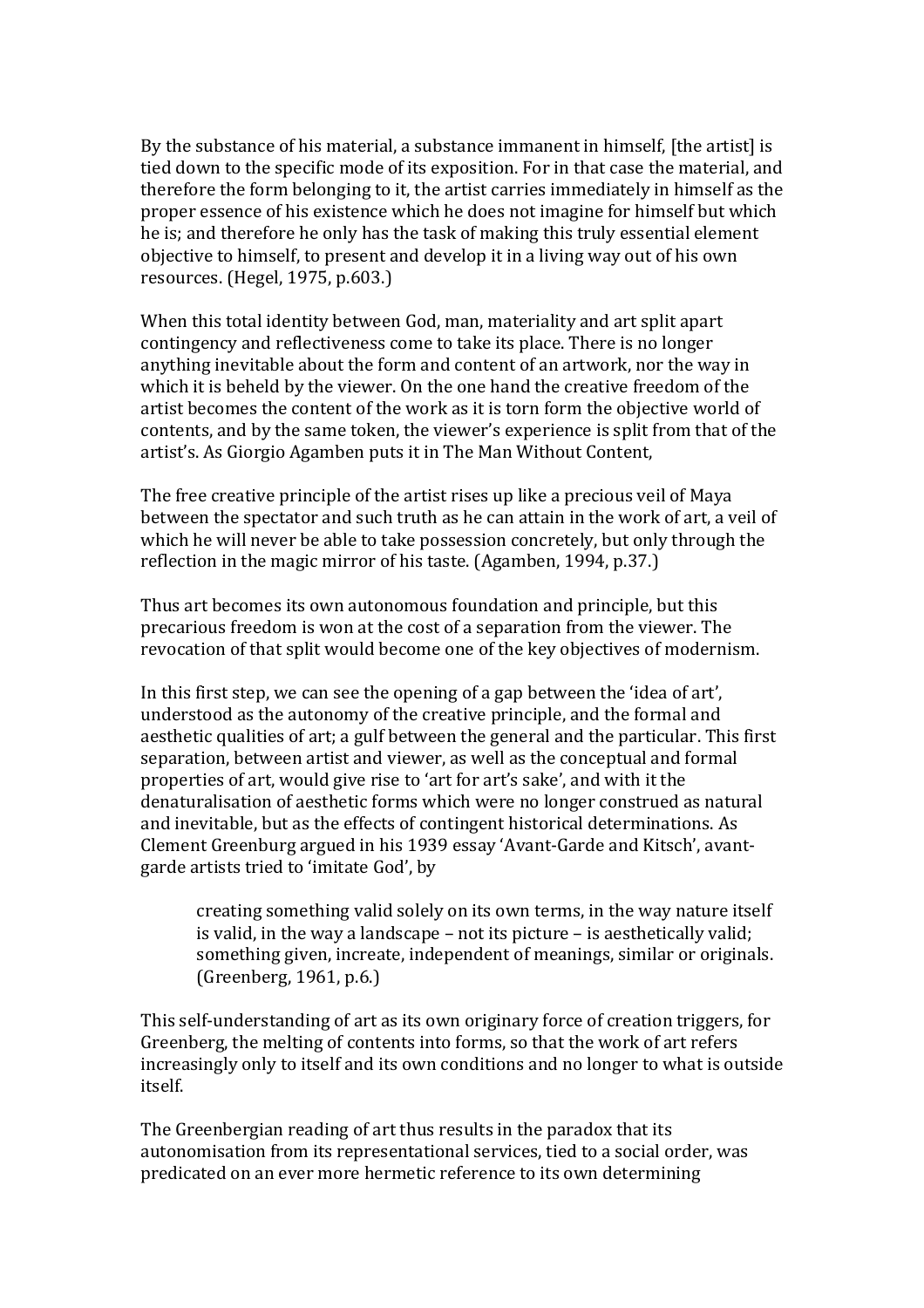conditions. In Adorno's terms, autonomy and heteronmy are two sides of the same coin ('Art is modern art through mimesis of the hardened and alienated'(Adorno, 1999, p.21)). The essence of art, and the motor of its historical progress, were now predicated on those techniques, materials and forms that constituted its media and genres, with which it could now play freely in a self-referring dialectic. This Greenbergian moment could also be construed as the high point, and simultaneously the last dance, of art criticism. The American critic's insistence that abstract art's isolation of its distinguishing characteristics, namely its medium specificity, guaranteed its aesthetic universality and objectivity, also positioned the critic within a legitimating realm of objectively or logically governed judgement, in his case, overtly inspired by Kant. The modernist critic was thus the neutral universal subject of aesthetic experience that could disinterestedly experience and transmit the equally universal meanings stored in the work of art. In its American inflection then, modernist criticism attempted to heal the split between the artist's creative freedom, the autonomy of the work and the viewer's reciprocal response through an objective logic that deflected the implications of Duchamp's bomb of contingency. The impact of its explosion is what I think we can call the second step or moment of the crisis to which I referred at the outset.

It is important to remember that while the demise of criticism is often lamented, this waning of criticism with a capital 'C' has been an effect of the backlash against the implied universals of such objectivist models of art. On the one hand, the pursuit of medium specificity can be shown to lead to the fraying of media into a field of singularities in which the medium is not abandoned but opened to its inherent dissonance. Juliane Rebentish illustrates this tendency as follows:

Think of the graphic qualities of the printed word, such as were championed by Concrete Poetry, or the musical aspect of words, such as is encountered in the works of James Joyce or Gertrude Stein, or think of the sculptural quality of the canvas, such as is highlighted in the Shaped Canvases of Frank Stella.(Rebentisch, 2011, pp.53-54)

On the other hand, the modernist grounding of the artwork's autonomy in its independence from both artist's and viewer's subjectivity – its status as a 'quasisubject' in its own right, as Adorno called it, has been consistently exploded in artistic experiments by most of the artistic movements that follow abstraction, from Happenings, Fluxus, and Minimalism through to performance, installation, appropriation and networked art. In critiquing Adorno's notion of the artwork as quasi-subject, Rebentisch says:

But the experience of quasi-subjective expression, however, corresponds here with the insight that expression is a quality that cannot be ascribed to the artwork alone – on the contrary it is a quality that appears only in and through the singularity of the encounter between viewer and work. (Rebentisch, 2011, p.57)

Interestingly then the modernist pursuit of universality, via the progressive theory of its internal development of forms, led both to the discovery of media's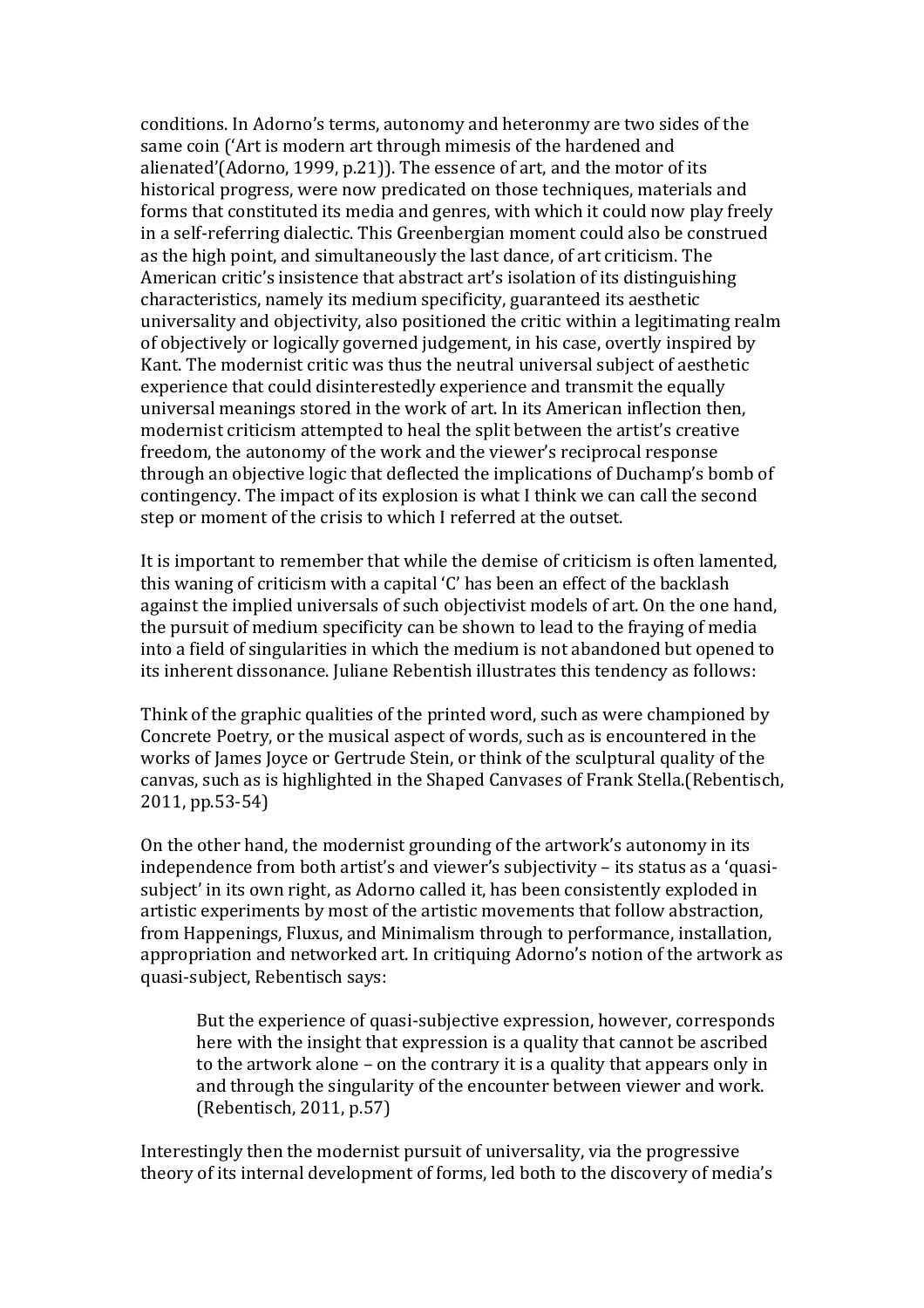innate plurality (as exemplified in intermedia artworks), and the collapse of the artwork's autonomy into the relational field of its constitutive experience. Following Juliane Rebentisch and Thierry de Duve, I want to argue that this turn towards relationality, intermediality, and distributed experience, often accused of polluting and destroying art's very concept, can – in its utopian and ethical form – be seen as guaranteeing its survival.

Indeed, the 1960s were rich with politically utopian and formally experimental readings of Duchamp's gesture that implied the universal power to create art, not simply, a la Kosuth, as an effect of nomination, but as an effect of a shared human faculty. Beuys's slogan 'Everyone an artist' encapsulates this most succinctly. To put it another way, if judging an object to be art can be said to create art, then for nomination to have any conceptual objectivity it must be the possession of all or none. As de Duve argues in his book Kant After Duchamp, this shared faculty can't actually be demonstrated – it is prevented by innumerable social, subjective, contextual, economic and cultural obstacles - but it must be logically assumed to exist if the very idea of art is to be sustained. Without this faculty, art after Duchamp would be reducible either to an arbitrary and solipsistic gesture or to a cynical effect of social privilege. As de Duve demonstrates. Duchamp's gesture can thus be seen to suture back together the faculty of genius, or art making, and the faculty of taste, or judging, but in an entirely new guise. The Kantian proposition, that establishes the objective foundation of aesthetic judgement as an undemonstrable but logically deducible shared human faculty, the so-called senus communis, is transformed by Duchamp. The nomination 'this is art', as with Kant's aesthetic judgement, is not reducible to any demonstrable concept since it is based in aesthetic feelings that are not universal. Yet the nomination 'this is art' also assumes the concept or Idea of art, which is a universal if undemonstrable concept. It is both subjectively experiential and objectively conceptual. The thesis and the antithesis are not contradictory. According to de Duve, this universal conceptuality no longer resides, as it did for Kant, in our shared ability to judge beauty, the senus communis, but in our shared power of creativity; a modern term that sutures together the creation and the experience of art through which it is mutually constituted.

The post-Duchampian discovery that creativity is a universal faculty that unites aesthetic judgement with the genius of art making has practically become a truism in contemporary society. Creativity is everywhere, imputed to everything. and even demanded at every turn. But if we look more closely at its outcomes, we must ask how the presumption of a universal creative faculty translates into the reality of artistic practice and the social system that sustains it. In order to do this, I want to briefly focus on one of the most perverse, or extreme points of contradiction to be found in today's post-Duchampian art practice, namely artworks situated within the conflict zone of urban regeneration. Here we see the collision between what Boris Groys has called the 'logic of equal aesthetic rights' – in which notionally anything can count as art, and anyone can make it – and the exclusionary politics of neoliberal urbanism, in which all lives are not equally counted.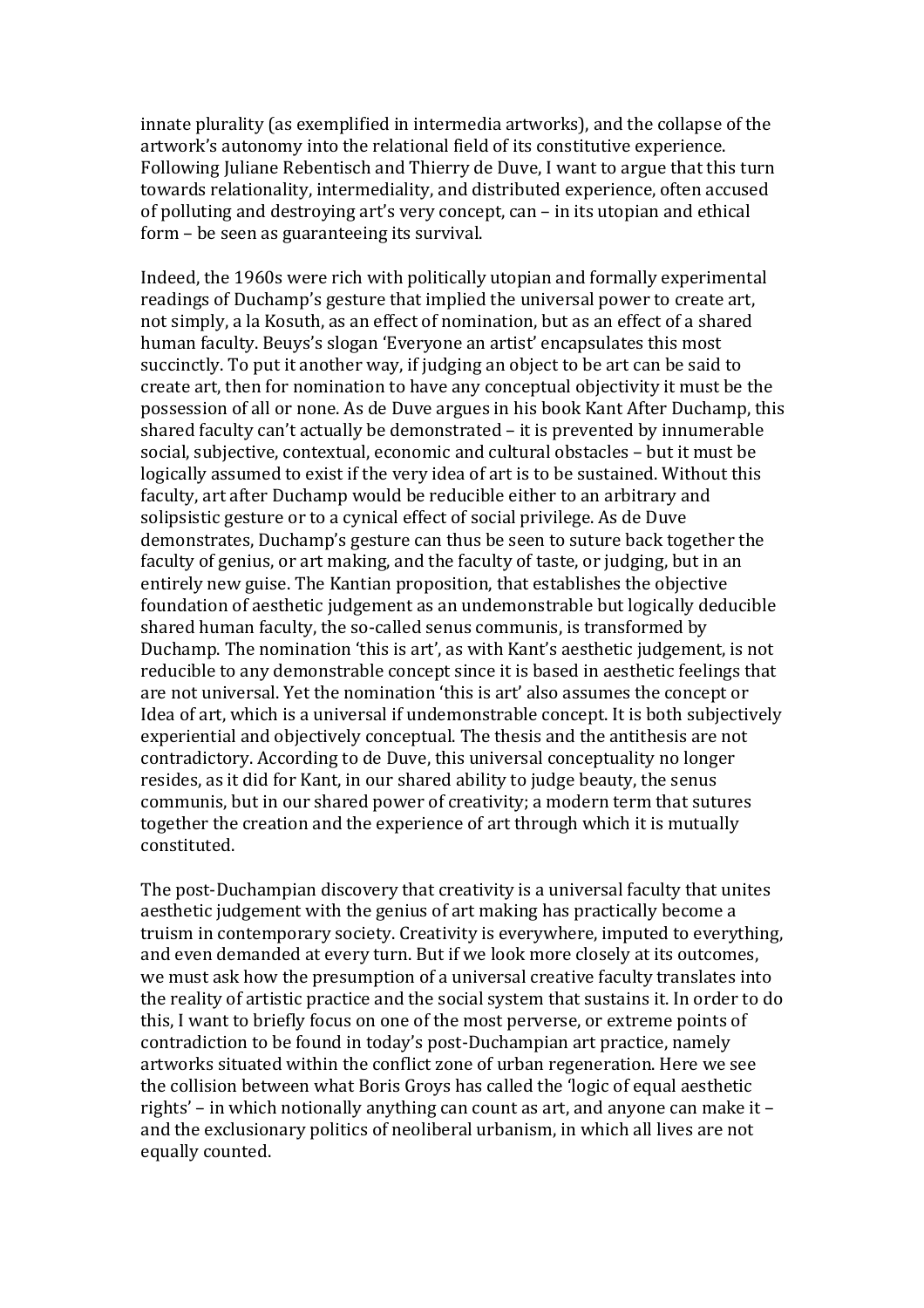In London, in the last year alone, we have seen numerous cases of the controversial commissioning of artworks sited in former social housing estates now undergoing regeneration, a.k.a. privatisation. These recent cases are striking for two reasons: the first is the seeming oblivion of participating artists to the real suffering of communities whose clearance and relocation the regeneration scheme always entails, and with which the artwork almost inevitably colludes. The second is the increasingly vehement response to these aesthetic acts of class war on the part of the affected communities. In two recent cases, the proposed artworks were stopped by community action. In Southwark's gigantic and brutalist Heygate Estate, local activists and ex-residents managed to block Mike Nelson's project, commissioned by the high-profile public art agency Artangel, to deconstruct one of the decanted blocks into a pyramid. They argued that it crassly converted the private memories of former tenants into artwork, taking people's personal lives as material and ignoring the bitter conflict that had raged around the estate's demolition for a decade. To what degree it was the persuasiveness of the argument itself, put forward by activists and ex-residents speaking in the national press, or the growing public scandal that convinced the local council to drop the project is moot – local people's verdict over the artwork was heard.

Meanwhile, at another famous brutalist estate in Poplar, East London, Bow Arts Trust had been given management of a number of flats to lease as artist's studios in its iconic Balfron Tower, while the block's council tenants were decanted ahead of its conversion into luxury flats. The artists in turn were given a few weeks notice to quit in order to make space for Bow Art's summer programme of events. Artists, used as the symbol of universal creativity and its power to transform social and economic woes, can just as quickly be driven out like cattle. One of the highlights of the summer's events was to be Turner prize nominatedartist Catherine Yass's piece Piano Falling, in which she proposed to chuck a piano off the 26 storey building –creating a swan song for the 'lost socialist ideals of modernist housing'. This time, fiercely critical local residents gathered a petition of 254 signatures to stop the piece. Speaking to the press, one local resident complained, 'if chucking a piano off the Balfron Tower isn't anti-social behaviour, I don't know what is.'

In both cases, creativity's presumed universality has lent itself to use by a system that in every other respect acts to dismantle the universalist promises of the welfare state. We can also see the transformation of site-specific or new genre public art, which originally critiqued the implied neutrality of the artwork's site and audience, into a means to neutralise those self-same particularities within art's universalist programme. 'Everyone an artist', helps to ensure only the privileged few are, as the ubiquitous spectacle of creativity acts to mask the disappearance of the social provision that helped to underwrite creative time in the past. If the utopian trajectory of 'art as idea' as it evolved after Duchamp had elevated the everyday, and ordinary people, through the creative power of art, today its democratic principle is abusively used to dissolve all particularities into the universal equivalent of value.